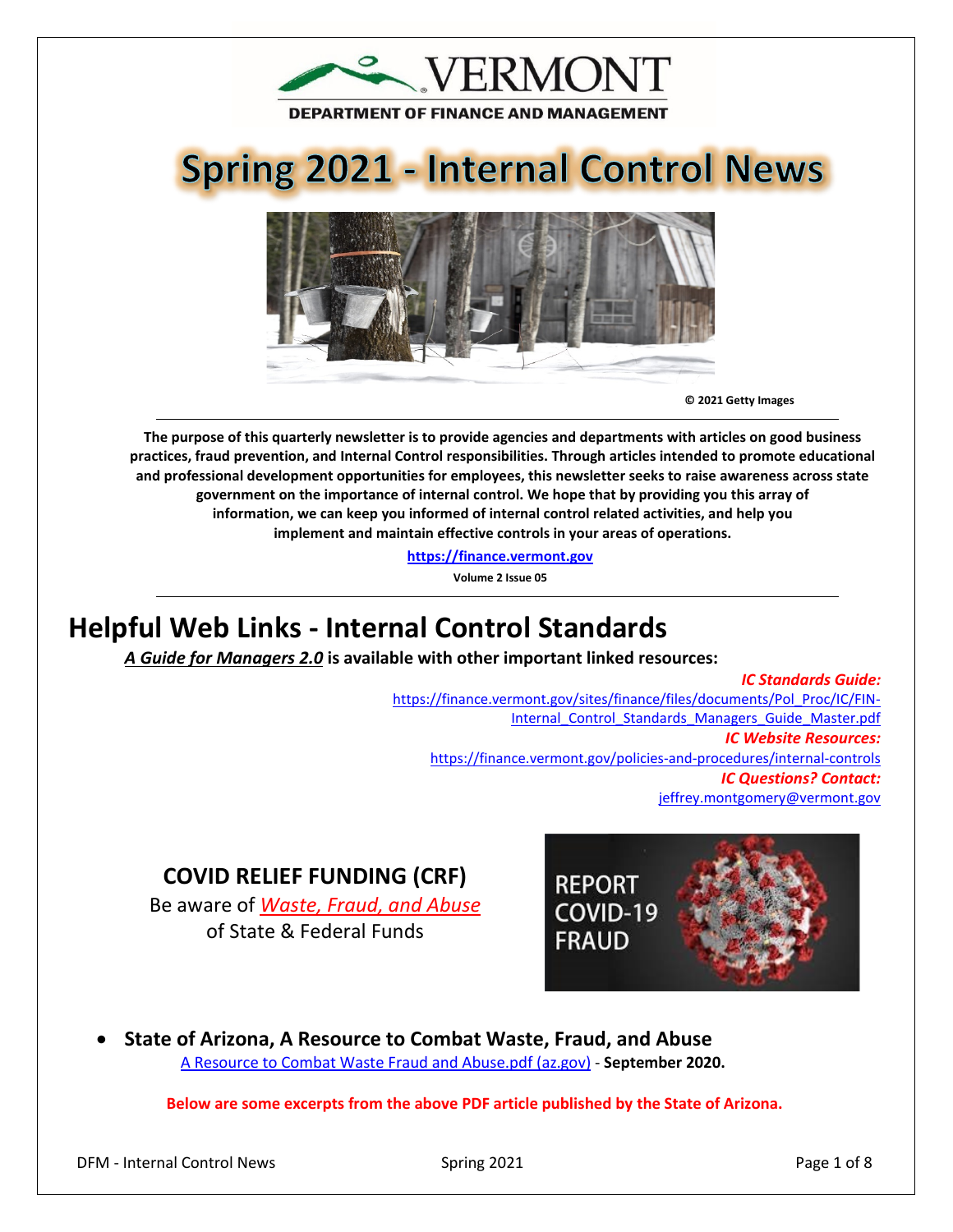# **Introduction**

Addressing the potential for waste, fraud, and abuse can be simplified into three steps. Agencies should:

- 1. Map out the path of the funds they are handling.
- 2. Identify the potential for waste, fraud, and abuse at each point along that path.
- 3. Determine how to mitigate the potential for waste, fraud, and abuse.

The first part of this guide helps in this process by identifying "red flags" that agencies can look for in various areas and provides examples of best practices to avoid or detect occurrences. The second part of this guide provides a set of useful tools that can be used to update internal control policies to better address waste, fraud, and abuse prevention. Regarding internal controls, The White House's Office of Management and Budget (OMB) Uniform Administrative Requirements, Cost Principles, and Audit Requirements for Federal Awards (Uniform Guidance), §200.303 Internal Controls, states that is a standard to integrate internal controls into your agency's policies and processes. The guidance explicitly states: The non-Federal entity must: (a) Establish and maintain effective internal control over the Federal award that provides reasonable assurance that the non-Federal entity is managing the Federal award in compliance with Federal statutes, regulations, and the terms and conditions of the Federal award. These internal controls should be in compliance with guidance in "Standards for Internal Control in the Federal Government" issued by the

Comptroller General of the United States or the "Internal Control Integrated Framework", issued by the

Committee of Sponsoring Organizations of the Treadway Commission (COSO). b) Comply with Federal statutes, regulations, and the terms and conditions of the Federal awards. (c) Evaluate and monitor the non-Federal entity's compliance





(d) Take prompt action when instances of noncompliance are identified including noncompliance identified in audit findings. (e) Take reasonable measures to safeguard protected personally identifiable information and other information the Federal awarding agency or pass-through entity designates as sensitive or the non-Federal entity considers sensitive consistent with applicable Federal, state, local, and tribal laws regarding privacy and obligations of confidentiality. All Waste, Fraud, and Abuse has the same pattern.

- Pressure/Motivation There is a will to commit waste, fraud, and abuse.
- Opportunity There is minimal oversight or lack of controls within the organization.
- Rationalization Individuals who commit waste, fraud, and abuse view it as an accepted practice or part of their rights as a contractor or employee.

What is Fraud? Fraud is a deliberate deception to secure an unfair gain. This could be a monetary, contractual, or other type of advantage that is unlawful. The best strategies to mitigate fraud risks are to increase awareness of the common types of fraud and incorporate appropriate risk management controls to prevent fraud or detect it as early as possible. Employees should be aware of the internal control process and be able to identify red flags that indicate there is the potential that fraud, waste, or abuse may occur and which steps to take to prevent or detect the occurrence. Red flags are clues or hints that something out of the ordinary may occur or has occurred and that a closer look at an area or activity is required.

# **Common Types of Fraud**

There are seven common types of fraud in government. Subsequent pages outline how to identify the type of fraudulent practices and examples of internal controls that entities can put into place to mitigate the aforementioned fraudulent practices.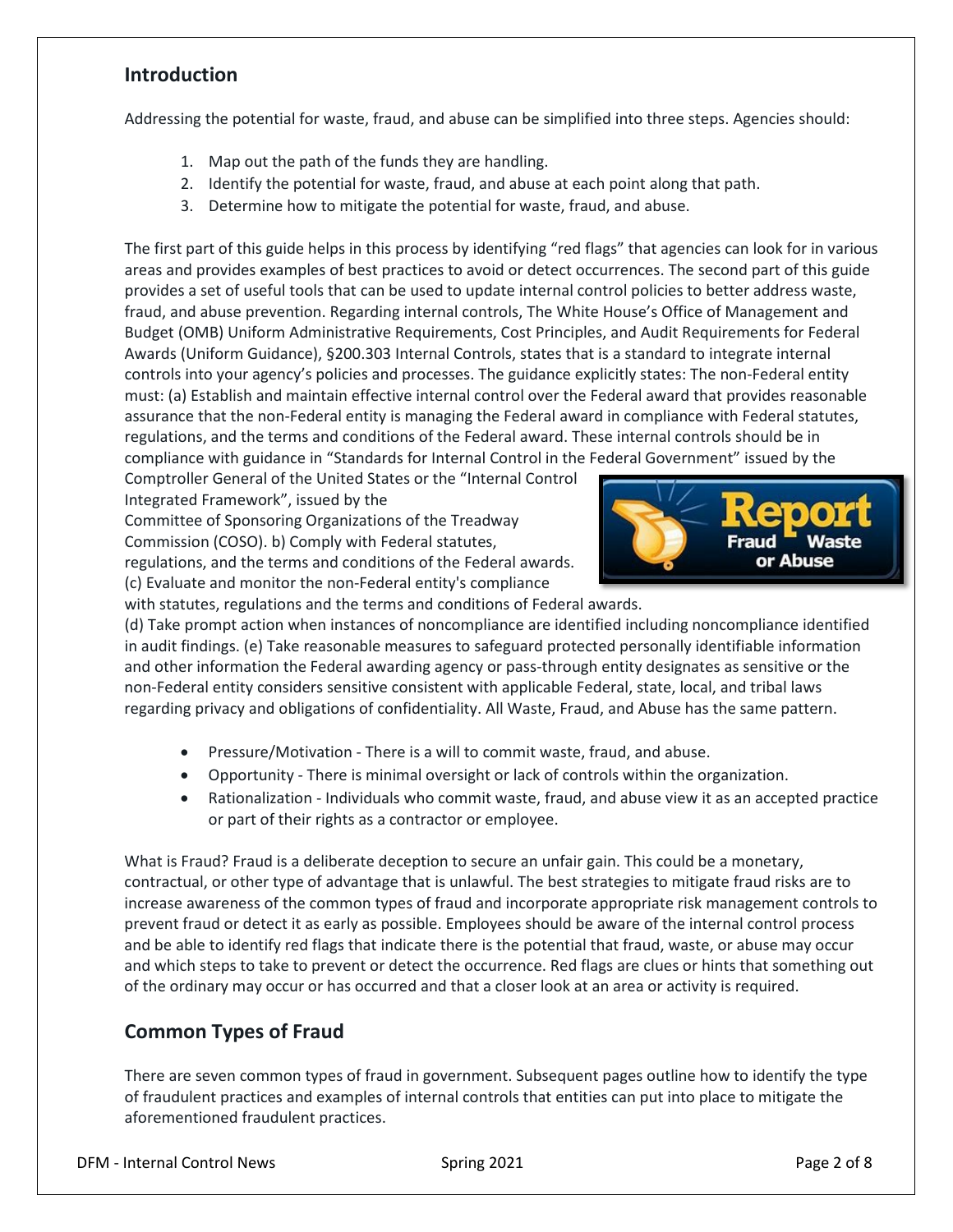**I. Theft -** Theft occurs when a public official control, takes, or converts property or services of the public without permission or consent for his or her own benefit or the benefit of another. If an employee participates in theft, the employee could be in violation of Statute and could be subject to a felony conviction. Indicators include, but are not limited to:

- **Incomplete accounting records and expenditures lacking supporting documentation, including** purchase orders, receipts, shipping invoices, etc. Unsupported petty cash or purchase card transactions. Unsupported or unreasonable travel reimbursements.
- Checks made payable to cash or checks issued in large, even amounts or to employees. Expenditures made to vendors not normally used in the course of government business.
- Lack of or untimely reconciliations of expenditures to the budget, grant award, etc.
- Unexplained or unreasonable sales or cost trends (e.g., indirect grant costs). Abnormal employee behavior, such as an employee living beyond his/her means, gambling addictions, working overtime, or never taking vacation. Unlabeled or unlogged equipment, unauthorized use of equipment purchased with restricted funds.

**For Internal Controls**, establish compliance processes for the applicable requirements of laws, regulations, contracts, and funding along with national best practices. For example: Agencies should segregate employee responsibilities so that one person does not have the ability to independently process, review/reconcile, and



approve expenditure transactions. Ensure the processing of expenditures are based only on proper documentation. Proper documentation includes, but is not limited to, properly approved purchase

requisitions, purchase orders, receiving reports, and vendor invoices. This includes all purchase card transactions and travel reimbursements.

#### **II. Bribery**

Bribery occurs when a vendor offers a monetary or non-monetary benefit to a public official with the intent to influence that public official's vote, opinion, judgment, exercise of discretion or other action in his/her official capacity as a public official. Indicators include, but are not limited to:

- A public official or employee who has a lifestyle that dramatically exceeds his or her salary.
- Oversight officials socialize with or have private business relationships with contractors, vendors, applicants, or their families.
- A contracting employee who declines a promotion to a non-procurement position.
- A contracting employee who insists or shows a keen interest in contractors using a certain subcontractor or broker.
- A significant contract change order which lacks sufficient justification.
- Other inspectors at the job site who notice a pattern of preferential contractor treatment.

#### **III. Conflicts of Interest**

In fraud involving conflict of interest, a public official misrepresents that he or she is impartial in business decisions when he or she has an undisclosed financial interest in a contractor, vendor applicant, or consultant. Indicators include, but are not limited to:

- Unexplained or unusual favoritism shown to a particular contractor or applicant.
- A public official disclosing confidential bid or application information to a contractor or applicant, and/or assisting one of them in preparing the bid or application. A public official having discussions about employment with a current or prospective contractor or applicant. A close socialization with and acceptance of inappropriate gifts, travel, or entertainment from a contractor or applicant including the ability to purchase such items at below fair market value.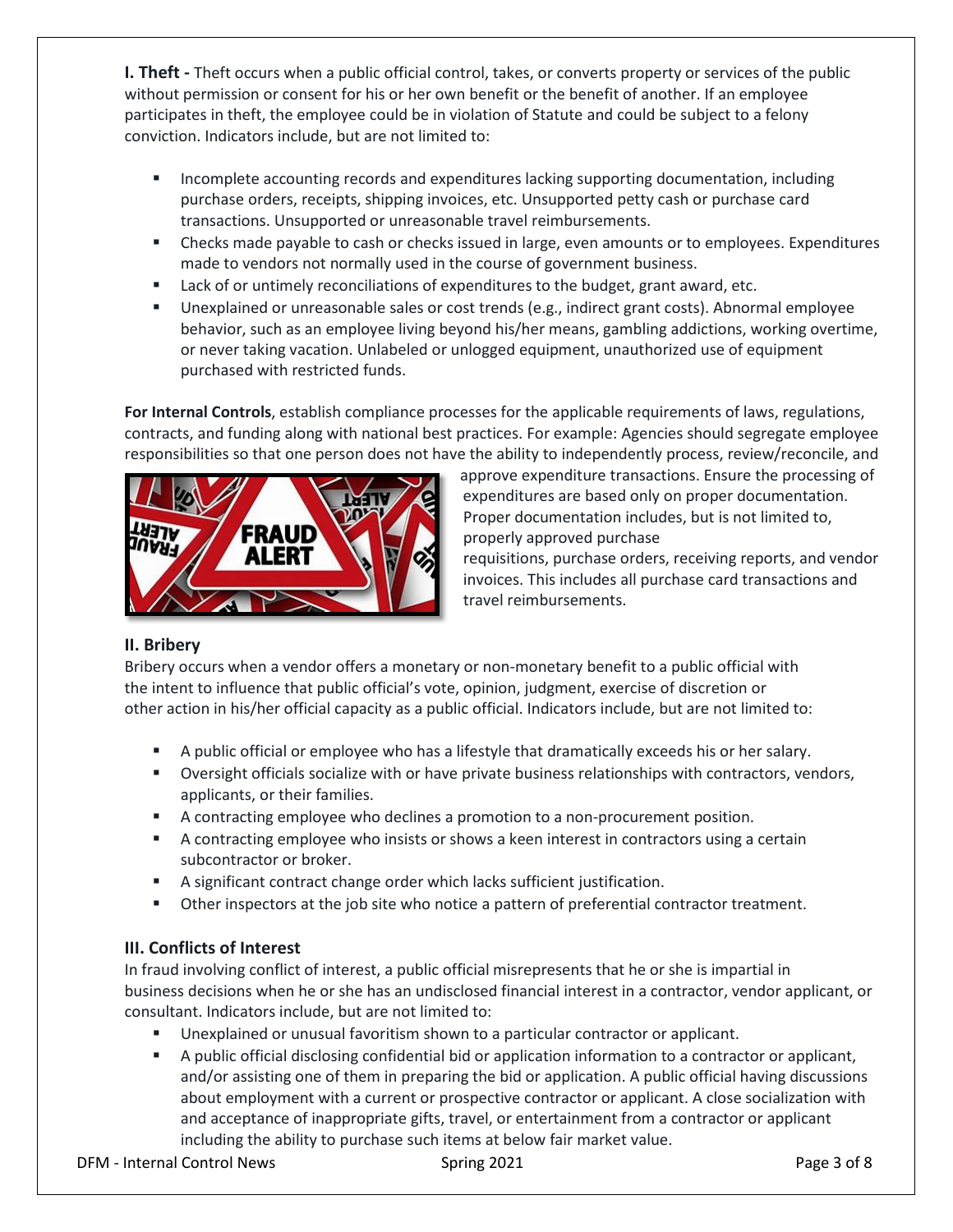A public official who does not normally participate in the purchasing or granting process and inserts himself/herself by issuing/directing a payment, awarding a contract or grant, or purchasing a good or service. A public official who directs staff to contract with or award a relative. Contractor names obtained from accounts payable documents match names listed in conflict-of-interest disclosure.

**For Internal Controls**, agencies and other organizations should segregate employee responsibilities so that one person does not have the ability to independently process, review, and approve contracts. Require all employees to file an annual conflict of interest statement. A separate file should be maintained for public inspection of all known conflicts of interest and monitored by the agency or organization periodically. Employees who have disclosed a conflict with a contractor, vendor, or applicant should be excluded from participating in the contracting or awarding process. Following State law, agencies and other organizations should communicate and implement policy to address the acceptance of nominal gifts and meals.

#### **IV. Kickbacks or Unlawful "Pay to Play."**

In kickback schemes, a contractor or applicant secretly pays a fee to the government employee for being awarded the contract, similar to bribery and conflict of interest. Indicators include, but are not limited to:

- Unexplained or unreasonable limitations on the number of potential subrecipients or subcontractors contacted for award, bid, or offer.
- Continuing awards to subcontractors or subrecipients with poor performance records.
- "No-value-added" technical specifications that dictate contract or grant awards to organizations.
- Non-qualified and/or unlicensed subcontractors working on prime contracts.
- **Poor or nonexistent contractor or applicant procedures for awarding of subcontracts or grants** through competition.
- **Purchasing employees maintaining a standard of living exceeding their income.**

**For Internal Controls**, related to kickbacks or unlawful "pay to play" type of fraud, are similar to those implemented to mitigate conflicts of interest fraud. Segregate employee responsibilities so that one person does not have the ability to independently process, review, and approve contracts.

Require all employees to file an annual conflict of interest statement.

#### **V. Collusive Bidding: Bid Rigging and Price Fixing**

Collusive bidding occurs when there is either bid rigging or price fixing of awarded contracts. Bid rigging is an illegal agreement between two or more competitors. It is a form of collusion, which is illegal in the United States. It is also a form of price fixing and market allocation and involves an agreement in which one party of a group of bidders will be designated to win the bid. It is often practiced where contracts are determined by bid; for example, with government construction



contracts. Price fixing is an agreement among competitors to raise, fix, or otherwise maintain the price at which their goods or services are sold. Indicators include, but are not limited to:

- Bid prices dropping when a new bidder enters the competition or persistent high prices by all bidders.
- Unusual bid patterns: too close, too high, round numbers, or identical winning margins or percentages. Rotation of winning bidders by job, type of work, or geographical area.
- Losing bidders hired as subcontractors. Apparent connections between bidders; common addresses, personnel, or telephone numbers. Similar prices on non-standard items and making identical errors in contract bids.
- Losing bids that do not comply with bid specifications or where only one bid is complete and other bids are poorly prepared.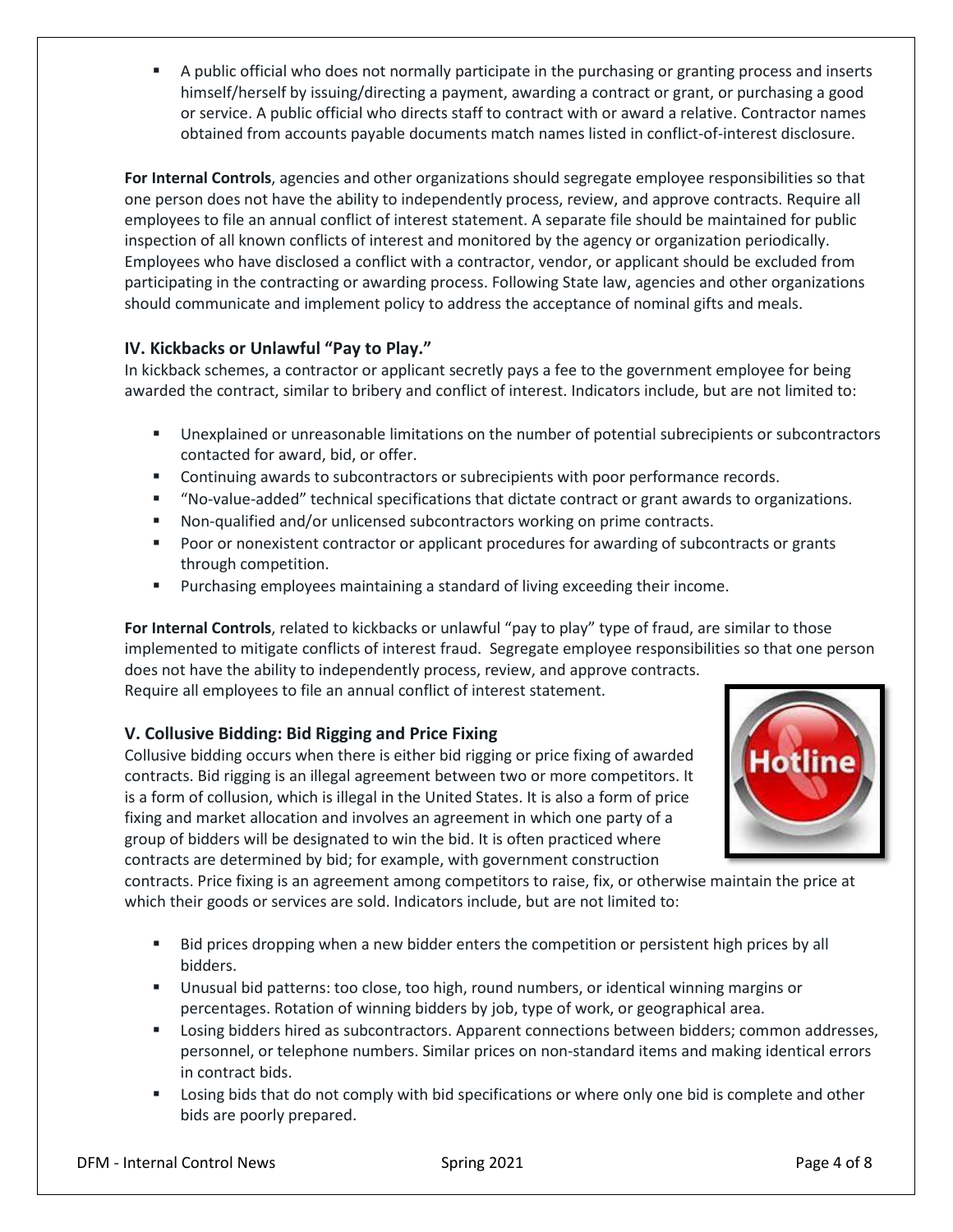**For Internal Controls**, document all contractors and their subcontractors currently under contract performing similar work to determine reasonableness of pricing. Evaluate bidding criteria to determine if collusive bidding appears to have occurred during the selection process. Review contractors' prior proposals and pricing to determine if there is a fluctuation in bid amounts or trend in which the contractor is awarded. Include these reviews on your evaluation checklist.

#### **VI. Overcharging or Substitution of Materials, Equipment, or Supplies**

Under this fraud scheme, a contractor misrepresents how much construction and non-construction materials, commodities, equipment and/or supplies were actually used on the job to increase profit. Indicators include, but are not limited to:

- Discrepancies are present between contractor-provided quantity documentation and observed data compared to amounts requisitioned or required.
- A refusal or inability to provide supporting documentation. Copies of documentation are submitted when originals are expected. The contractor resists inspection during the job or delivery process. Packing lists, bills of lading, or other shipping and receipt records have altered or missing information. Irregularities in standard stationery or other contractor documents that are used to calculate payments.



 An unusually high volume of purchases from one source. Invoiced goods cannot be located in inventory or accounted for not taking advantage of contracted discounts or volume purchasing. The acquisition price is not easily discernible.

**For Internal Controls**, process expenditures based only on proper documentation. That documentation includes, but is not limited to, properly approved purchase requisitions, purchase orders, receiving reports, and contractor invoices. All documentation should be the original contractor invoices, certification reports (time and accounting records), status reports on construction projects (e.g., punch list), etc. Ensure that all expenditures processed are reviewed and approved by another employee.

#### **VII. Fraudulent claims and misrepresentation of eligibility**

**Product Substitution** - In a fraud scheme involving product substitution, a contractor misrepresents the product used in order to reduce costs for materials. These indicators include, but are not limited to:

- Mismarking or mislabeling of products and materials, A contractor who restricts or avoids inspection of goods upon delivery, A contractor refuses to provide supporting documentation regarding production or manufacturing.
- Photocopies of necessary certification, delivery, and production records exist where originals are expected, Irregularities in signatures, dates, or quantities on delivery documents.
- A high rate of rejections, returns, or failures, Certifications required in the contract are not signed.
- A contractor offers to select samples for testing programs, Failure to supply warranty information, Failure to apply manufacturers' rebates/discounts toward final costs.

**Time Overcharging** - In a time overcharging scheme, a contractor or subrecipient misrepresents the distribution of employee labor in order to charge for more work hours, or a higher overhead rate to increase profit or mislead on maintenance of effort reporting. Indicators include, but are not limited to:

- Unauthorized alterations to timecards and other source records.
- Hours and dollars consistently at or near budgeted amounts.
- Timecards are filled out by supervisors, not by employees.
- Photocopies of timecards submitted where originals are expected.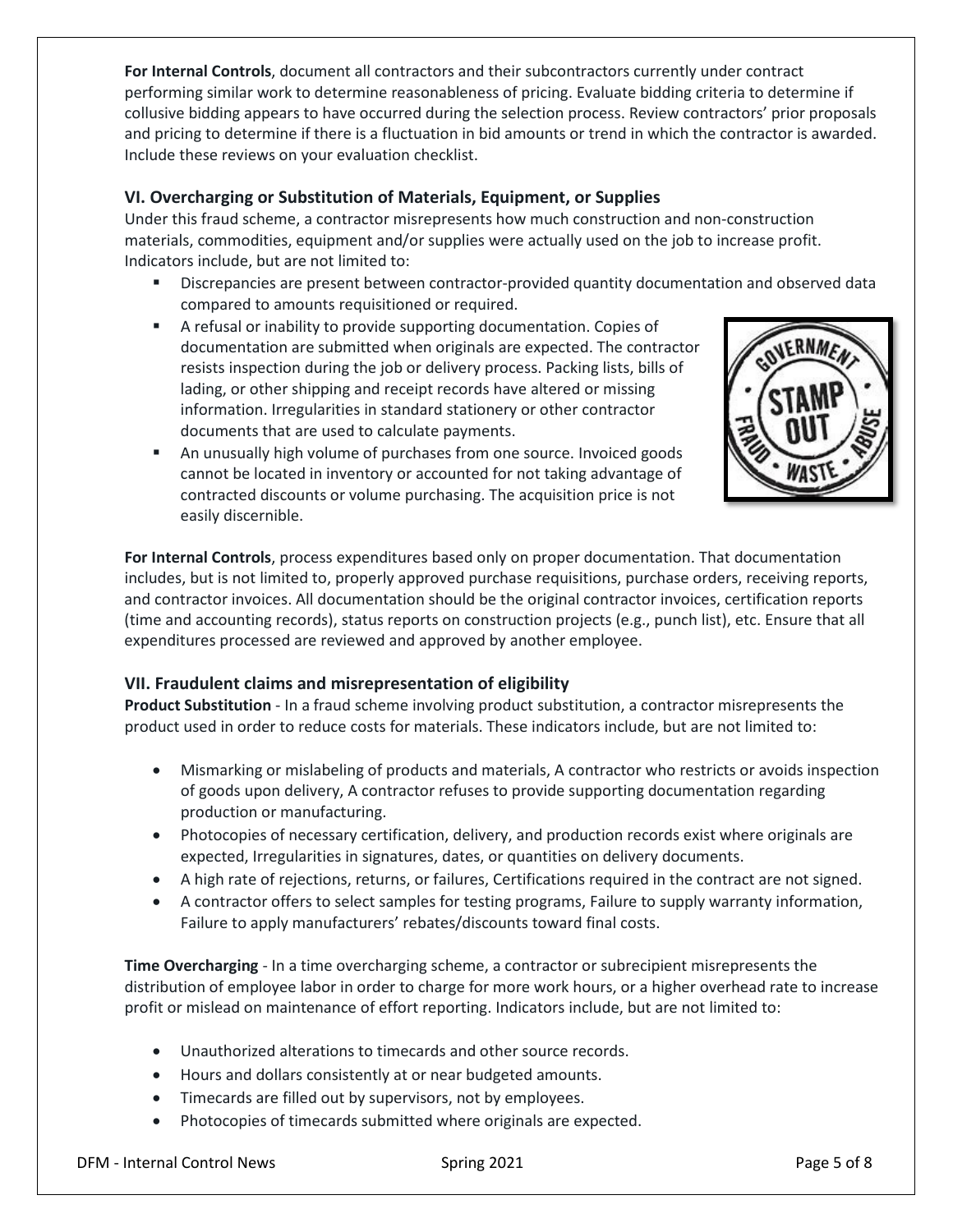- Inconsistencies between contractors' labor records and their employees' timecards.
- Frequent payroll adjustment entries with descriptions such as "charged wrong accounts" included on a following request for payment.
- Labor charges with contracts are inconsistent with contract progress.
- Lack of a clear audit trail to verify propriety of labor charges.
- Job misclassification apprentice workers billed out at higher rates.

## **Waste, Fraud, and Abuse Indicators by Organizational**

Responsibility - waste, fraud, and abuse can occur in other areas of business that may not be as evident as the "red flags" discussed above. These areas of business may have the following indicators, but are not limited to:

#### **Management**

- Lack of or little oversight.
- Lack of or little training for employees.
- Lack of a fraud hotline or failure to support whistleblower programs.
- Failure to investigate and respond to identified issues.
- Lack of or little management understanding or support for systems, processes, and controls.
- Minimal or no checks and balances, Minimal or no segregation of duties.
- Improper use of funds, Supervision assuming work of subordinates, High personnel turnover.

#### **Accounting / Fiscal Services**

- Lack of or failure to follow internal controls.
- Lack of or failure to follow compliance with controls over management override.
- Unauthorized transactions, Excessive transactions with "round" numbers.
- Unexplained or unsupported entries in records, Unusual bank transactions.
- Failure to reconcile inventories and financial records.
- Current spending inconsistent with authorized budget levels.
- Altered records, Large or frequent cash payments, Sequentially numbered purchase orders, checks, invoices, receipts, etc., for the same purpose.
- Insufficient or no supporting documentation Audit, Little or no audit trail reporting.
- No prior audit or excessive time since prior audit, repeat audit findings going unresolved.
- Difficulty in providing information or documentation for audit purposes.
- Inability to support questioned costs.

# **Where Can You Find Additional Information?**

- **The White House, Office of Management and Budget (OMB) Uniform Guidance.**
- U.S. Department of Treasury.
- Pandemic Response Accountability Committee (PRAC).
- United States Government Accountability Office (U.S. GAO), Standards for Internal Controls.
- United States Department of Justice Fraud Section.
- The Association of Certified Fraud Examiners (ACFE).
- The Institute of Internal Auditors (IIA).
- The Association of Government Accountants.

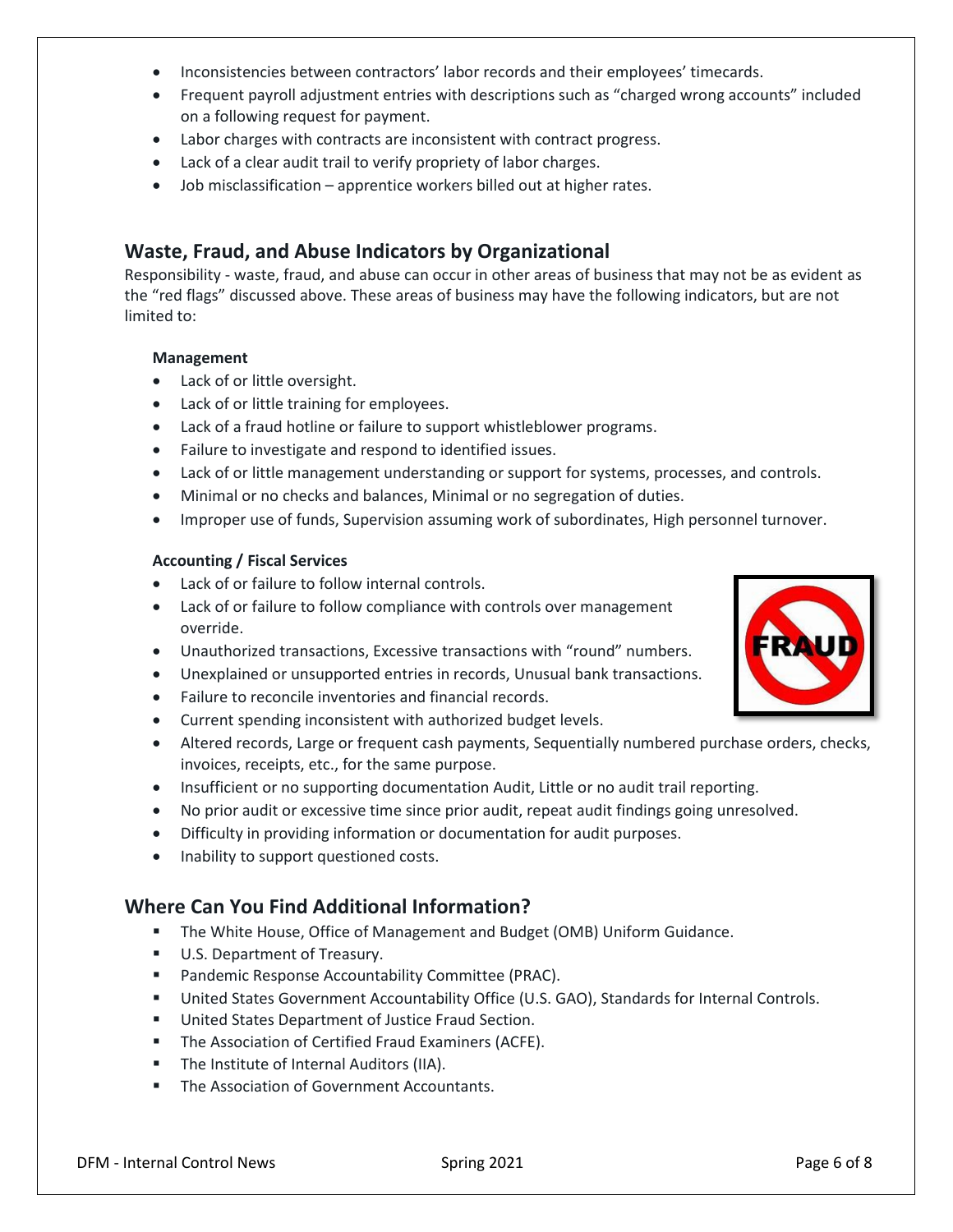## **What to Do If You Suspect Fraud, Waste or Abuse?**

If you have evidence of fraud, waste, or abuse activity, report such activity to management or an oversight agency.

A "Thank You" to the State of Arizona for publishing these important *Internal Control topics*.

# **DFM Staff Happenings….**

# **New Hire:**

• *Ethan Latour, Deputy Commissioner of Finance and Management.* Commissioner Adam Greshin has appointed Ethan, to serve as Deputy Commissioner of the Vermont Department of Finance &

Management. Ethan served as the Assistant Director of Policy and Communication in Governor Scott's Office for the past four years where his primary policy responsibilities were as liaison to Vermont's two largest agencies, the Agencies of Human Services and Education, working as a policy lead on healthcare payment reform, human services programs, education policy, spending and finances, as well as early care and learning, and higher education.



*"I am pleased to have Ethan join our Senior Management Team. Please welcome him to DFM as well as the State of Vermont." Adam Grishin*, Commissioner, Department of Finance & Management

# **Departure:**

• *Cassandra Ryan, Statewide Grants Administrator.* Cassandra has taken a position at the Agency of Education (AOE) as Director of Regulatory Compliance and Risk Management.

> *"We wish Cassandra the best of success in her new role." John M. Becker, CPA, CGFM, Director of Statewide Reporting*

*Our Internal Control News* is published quarterly in the *Spring, Summer, Fall, and Winter* by The Department of Finance and Management (DFM), Internal Control Unit. Please contact [jeffrey.montgomery@vermont.gov](mailto:Jeffrey.Montgomery@vermont.gov) with comments or future suggestions.